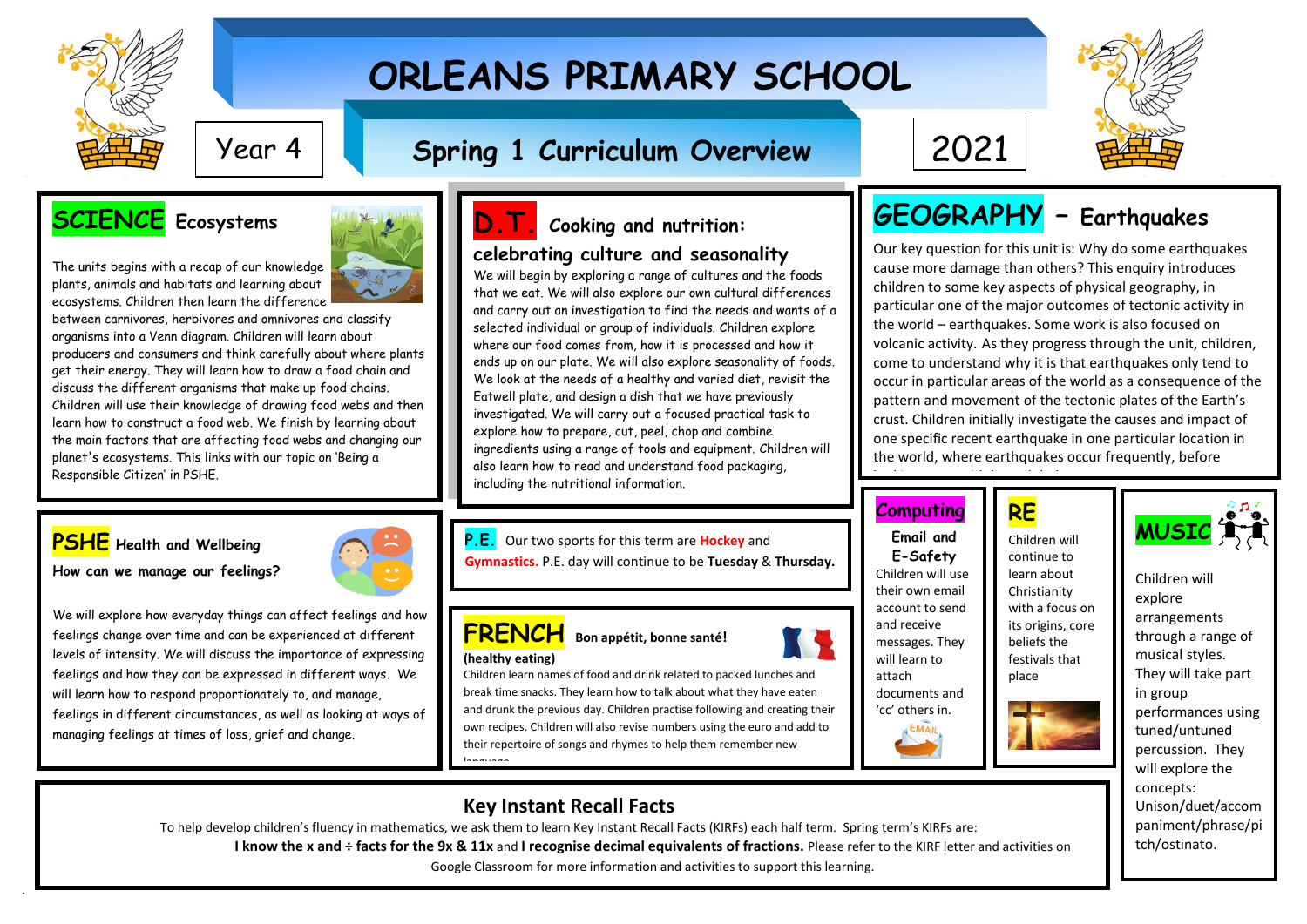

# **ORLEANS PRIMARY SCHOOL**



## **MATHS**

### **Securing Multiplication Facts**

By the end of year 4, children are expected to know their multiplication facts up to  $12 \times 12$ . This unit helps build an increasing depth of understanding and fluency in mental multiplication calculations. It will extend their understanding of times tables, particularly looking at patterns and rules, and the seven and nine times tables.

### **Discrete and Continuous Data**

*By the end of this unit pupils will be able to:* 

- Present data in pictograms and bar charts
- Consider the use and suitability of a range of different scales when constructing graphs
- Interpret data presented in a pictogram and bar chart
- Read and interpret data presented in a time graph

### **Fractions**

During this unit children begin by revisiting previous learning, considering what a fraction is and how it can be represented. They then progress to find equivalent fractions, are introduce to mixed numbers and improper fractions, add and subtract fractions, calculate fractions of quantities and finally solve problems involving fractions. Throughout the unit children will be using a variety of representations, to increase their flexibility and depth of understanding with fractions.

### **Key Learning:**

- To recognise fractions as different representations
- To identify and find fractions of a quantity
- To recognise equivalent fractions
- To calculate non-unit fractions of a quantity
- To find equivalent fractions using multiplication and division
- To solve problems involving fractions and division
- To compare and order fractions
- To recognise and write mixed numbers
- To recognise and write improper fractions
- To convert mixed numbers to improper fractions
- To add fractions which are equal to less than one
- To subtract fractions less than one whole
- To add fractions to equal an answer greater than one
- To subtract fractions including fractions greater than one